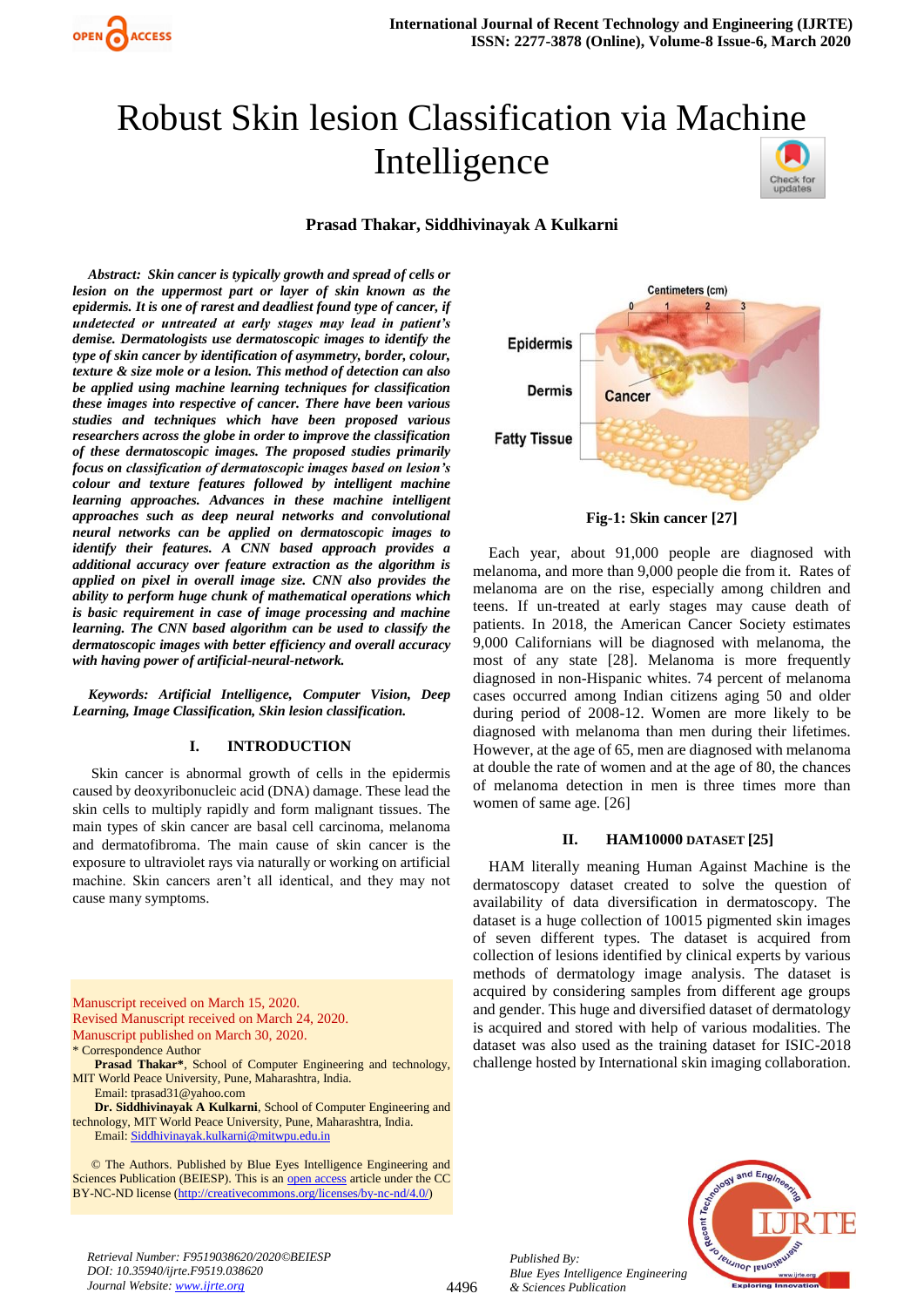

**Fig-2: HAM10000 Dataset Samples [25]**

# **III. LITERATURE SURVEY**

 Various researchers have proposed the machine learning algorithms and approaches for classification of these images which include techniques like CNN, SVM, RNN for classification. These studies also used various feature extraction like otsu's automatic thresholding and snake contour detection model to extract the required features from images. Suleiman Mustafa et al. [1] proposed a SVM algorithm for classification of melanoma using RGB colour and texture of skin lesion to classify it. Nazia et al.[2] Used deep CNN to train the model and then classifying it via SVM to detection of skin cancer using color and texture features. Soniya et al. [3] extracted various features such as color and texture from segmented lesion region for skin lesion detection using otsu thresholding method. Zahara et al. [4] Proposed an HSV based color extraction and GLSM based texture feature extraction of dermatoscopy images with SVM classifier to classify the type of cancer. Prachaya et al. [5] Proposed a snake (a contour) detection based model with SVM classifier to classify skin cancer. R S Soumya [6] Used colour correlogram for extracting colour features of the melanoma. The system also uses contour-based image segmentation of images and classifying the images based on Basian classifier. S Jain et al. [7] Used combined output of otsu thresholding and binary masking for feature extraction from images and the classifying images to melanoma or normal skin mole. Lei Bi et al [9] Used joint reverse classification (JRC) to classify images based on colour features. Catarina Barata et al. [10] Proposed colour constancy model for extraction of colour features of melanoma and classification of images with various machine learning algorithms like KNN, SVM (RBF Kernel), Adaboost etc. Ze Ma et al. [11] Proposed a deep attenuation network (DAN) with colour constancy model to improve classification of the dermatoscopic images. NCF Codella et al. [12] stated an ensemble learning approach for classification and achieved a good accuracy score of 0.77 for classification. Rashika Mishra et al [13] worked on a deep machine learning model based on CNN for skin lesion segmentation with good classifier results. Gerad Schaefer et al [14] worked on detection of image segmentation based on JSEG automatic border detection principles and applying ensemble learning approach for achieving a good classification accuracy of 93.83%. Nikhil Cheerla et al. [15] proposed multi-stage neural network for classification of

images for data acquired from PH-2 dataset for dermatoscopy. Jorye Marques et al [16] proposed image classification based on colour and texture with high sensitivity of 94%. Frahan riaz et al. [17] proposed a local binary patterns algorithm with RGB and HSV colour histograms for achieving good sensitivity 84% and 83% respectively. Dr. J Abdul Jaleel et al [18] proposed an ANN (Artificial neural network) based system for classification with 2-D wavelet transform for feature extraction from images. Hitoshi Iyatomi et al. [19] worked on a system-based ANN for image classification on collection of images from three different datasets for identification of melanoma. Herad Gangster et al. [20] proposed automated system for melanoma recognition with K-Nearest neighbor with sensitivity of 87% as performance metrics. G D leo et al. [21] designed a software tool for melanoma identification with sensitivity of 83% for a system trained on collection 300 images. G D Leo et al. [22] proposed algorithm based on Decision tree (C4.5) machine learning algorithm with both specificity and sensitivity both more than 85%. Ning Situ et al [24] worked on developing classifier model using Naïve Bayes and SVM. with max AUC of 82.21%. Yunus Faziloglu et al worked on feature extraction of dermatoscopic images using colour histogram method.

| <b>Authors</b>                       | <b>Techniques</b>                  | <b>Dataset</b>                                 | Performance<br><b>Metrics</b>                                                            |
|--------------------------------------|------------------------------------|------------------------------------------------|------------------------------------------------------------------------------------------|
| Suleiman<br>Mustafa et<br>al. $[1]$  | <b>SVM (RBF)</b><br>Kernel         | Dermis &<br>DermOuest                          | 86.67%                                                                                   |
| <b>Nazia</b><br>Hameed et<br>al [2]. | CNN & SVM                          | PH <sub>2</sub><br>Dermis,<br><b>DermQuest</b> | 86.2%                                                                                    |
| Soniya<br>Mane et al.<br>$[3]$       | <b>SVM Linear</b><br>$&$ RBF       | PH <sub>2</sub>                                | Linear-<br>92.3%<br>& RBF-<br>88.46%                                                     |
| Zahra<br>Waheed et<br>al.[4]         | <b>SVM</b>                         | PH <sub>2</sub>                                | 96%                                                                                      |
| Soumya R<br>S et al.<br>[6]          | <b>Basian</b>                      | PH <sub>2</sub>                                | 91.5%                                                                                    |
| Lei Bi et al.<br>[9]                 | Joint<br>Reverse<br>Classification | PH <sub>2</sub>                                | 92%                                                                                      |
| Catarina<br>Barata et al.<br>[10]    | Colour<br>Constancy                | PH2(30)<br>images)                             | 81.7%                                                                                    |
| Ze Ma et al.<br>$[11]$               | Colour<br>Constancy                | <b>ISIC</b>                                    | AUC:<br>76.3% - None<br>78.7% - Max RGB<br>79.4% - Shades of<br>Grey<br>78.3 % Grey edge |



*Retrieval Number: F9519038620/2020©BEIESP DOI: 10.35940/ijrte.F9519.038620 Journal Website: www.ijrte.org*

*Published By:*

*& Sciences Publication* 

*Blue Eyes Intelligence Engineering*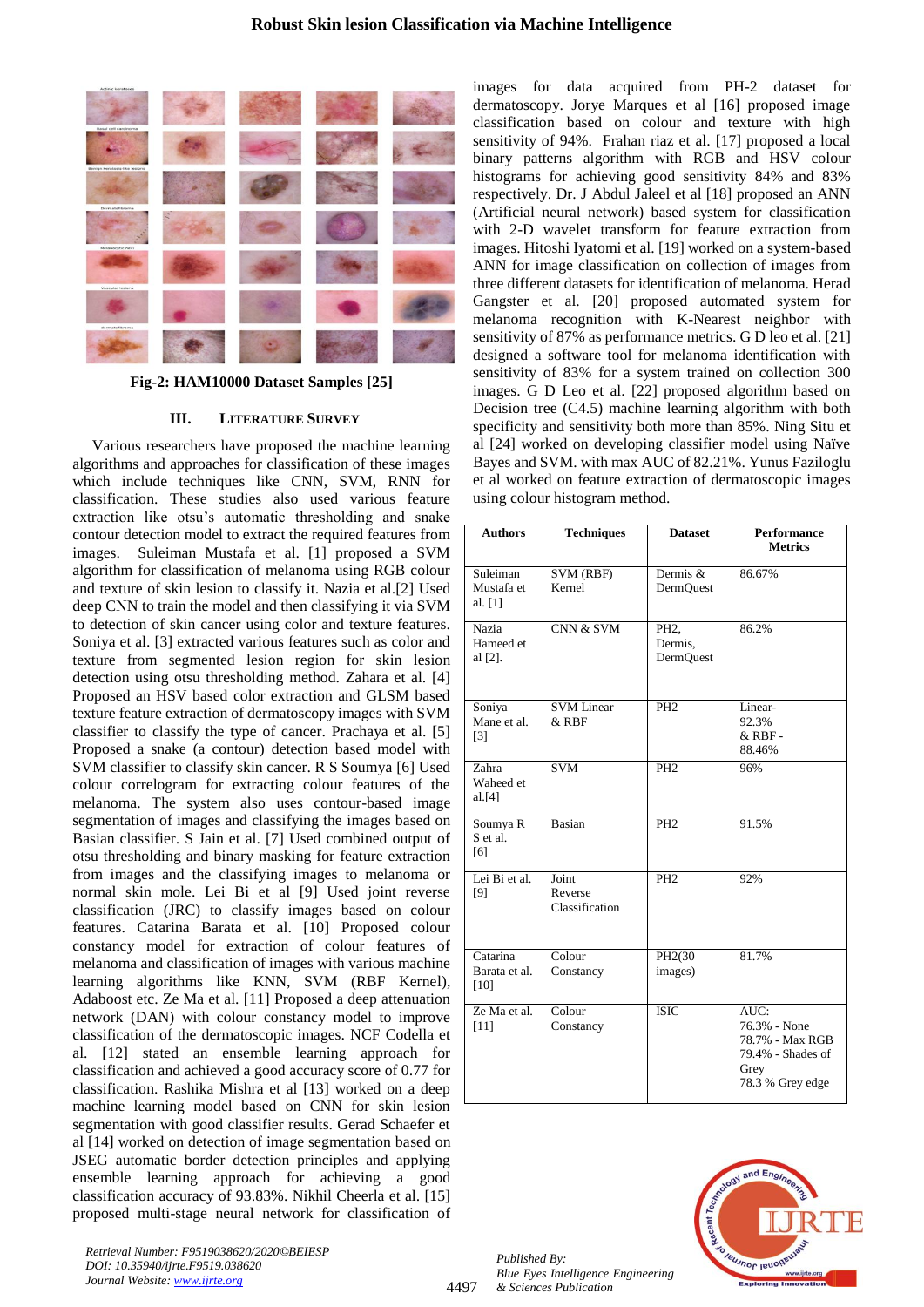

| N. C. F.<br>Codella<br>et al. [12]       | <b>CNN</b>                                                                          | ISIC, ISBI                                                             | Acuracy: 77%                                                                                         |
|------------------------------------------|-------------------------------------------------------------------------------------|------------------------------------------------------------------------|------------------------------------------------------------------------------------------------------|
| Rashika<br>Mishra et al.<br>$[13]$       | <b>CNN</b>                                                                          | ISBI-2017                                                              | Accuracy:<br>92.8%<br>Jeccard Index:<br>0.842                                                        |
| Gerald<br>Schaefer et<br>al. [14]        | Ensemble<br>learning with<br>JSEG auto border<br>detection                          | Collection of<br>564 images                                            | Accuracy:<br>93.83%                                                                                  |
| Nikhil<br>Cheerla et<br>al.[15]          | Multi-stage<br>neural network                                                       | PH <sub>2</sub>                                                        | Single stage: 95%<br>Hierarchical<br>classification:<br>98.9%<br>Chained<br>classification:<br>95.2% |
| Jorge S.<br>Marques et<br>al. $[16]$     | Binary classifier                                                                   | Collection of<br>images<br>provided by<br>Hospital<br>Pedro<br>Hispano | SE: 94 %<br>SP: 77.4%                                                                                |
| Farhan Riaz<br>et al. $[17]$             | LBP                                                                                 | Collection of<br>200<br>dermatoscop<br>y images                        | SE:<br>LBP +HSV: 84%<br>LBP+RGB: 83%<br>SP:<br>LBP +HSV: 94%<br>LBP+RGB: 88%                         |
| Dr. J. Abdul<br>Jaleel, et al.<br>$[18]$ | ANN (Back<br>propogation)<br>with 2D wavelet<br>transform for<br>feature extraction | Collection of<br>images from<br>various<br>sources                     | N/A                                                                                                  |
| Hitoshi<br>Iyatomi, et<br>al. [19]       | ANN                                                                                 | Collection of<br>total 1268<br>images<br>different<br>datasets         | SE:85.9%<br>AUC: 92.8%<br>SP: 86.0%                                                                  |
| Harald<br>Ganster wt<br>al. [20]         | KNN                                                                                 | Images from<br>Vienna<br>General<br>Hospital                           | SE:87%<br>SP:92%                                                                                     |
| G. Di Leo et<br>al.[22]                  | C4.5 Decision<br>Tree                                                               | Collection of<br>173 images                                            | $SP: >85\%$<br>$SE: >85\%$                                                                           |
| M. Emre<br>Celebi et al.<br>$[23]$       | <b>SVM</b>                                                                          | Collection of<br>564 images                                            | SP: 92.34%<br>SE: 93.33%                                                                             |
| Ning Situ et<br>al.[24]                  | SVM                                                                                 | Collection of<br>100 images                                            | AUC: 82.21%                                                                                          |

**Table 1: Summary of Prominent Literature**

# **IV. CHALLENGES IN IDENTIFICATION OF SKIN CANCER**

 Dermatoscopy is a clinical diagnosis technique which uses skin reflections to produce images of skin legions, these images are furthered analyzed by trained and experienced

*Retrieval Number: F9519038620/2020©BEIESP DOI: 10.35940/ijrte.F9519.038620 Journal Website: www.ijrte.org*

physicians (mainly Dermatologists) to distinguish images in identification of skin cancer, especially melanoma. As per studies over years in field of dermatology and machine learning most of the researchers used SVM machine learning technique to categorize the images based on features extracted from the dataset. In spite of having good accuracy score for previously proposed methods it is difficult to conclude the efficiency of the proposed algorithms on real world data. Most popular dataset available for researchers is PH2 Dermatoscopy dataset, which is limited to set of 200 images which is very small amount of data considering the domain of Healthcare. With advancements in deep learning image analysis techniques and availability of data new techniques can be implemented which have more computational accuracy and precision.

## **V. PROPOSED SYSTEM**

 As discussed earlier, we propose a deep machine learning model for categorization of dematoscopic images. We propose the CNN based approach for feature extraction from the images. A 2-dimentional convolution can be applied on the array of dermatoscopic images to efficiently extracting the features from the images. The model will be given the input of transformed images by adjusting contrast, brightness and zoom level on the image for targeting the skin lesions in images. We will also monitor changes in model performance metrics-based changes in hyper parameters of the proposed CNN architecture, in order to effectively select optimal values for the training of network with maximum efficiency and reducing chances of overfitting the model. We are also planning to compare our results with standard and proven deep image learning models for comparison and checking accuracy of our model. The image shows high level approach for designing a CNN based model for dermatology image classification.



**Fig: 3 Proposed System Architecture.**

 As shown in Figure 3 we will use HAM10000 dermatology dataset, and then apply image transformation on the image sets by adjusting contrast, brightness. As a part of pre-processing technique, we will also apply image rotations and zooming on images to focus only the pigmented section of the image. After acquiring data and after completion of pre-processing we will split the data set using standard method for splitting data into test, train and validation sets. In the training phase we use train data from split to generate inferences from data using 2-dimentional convolution layer which will also generate feature sets for the type of images.



*Published By: Blue Eyes Intelligence Engineering & Sciences Publication*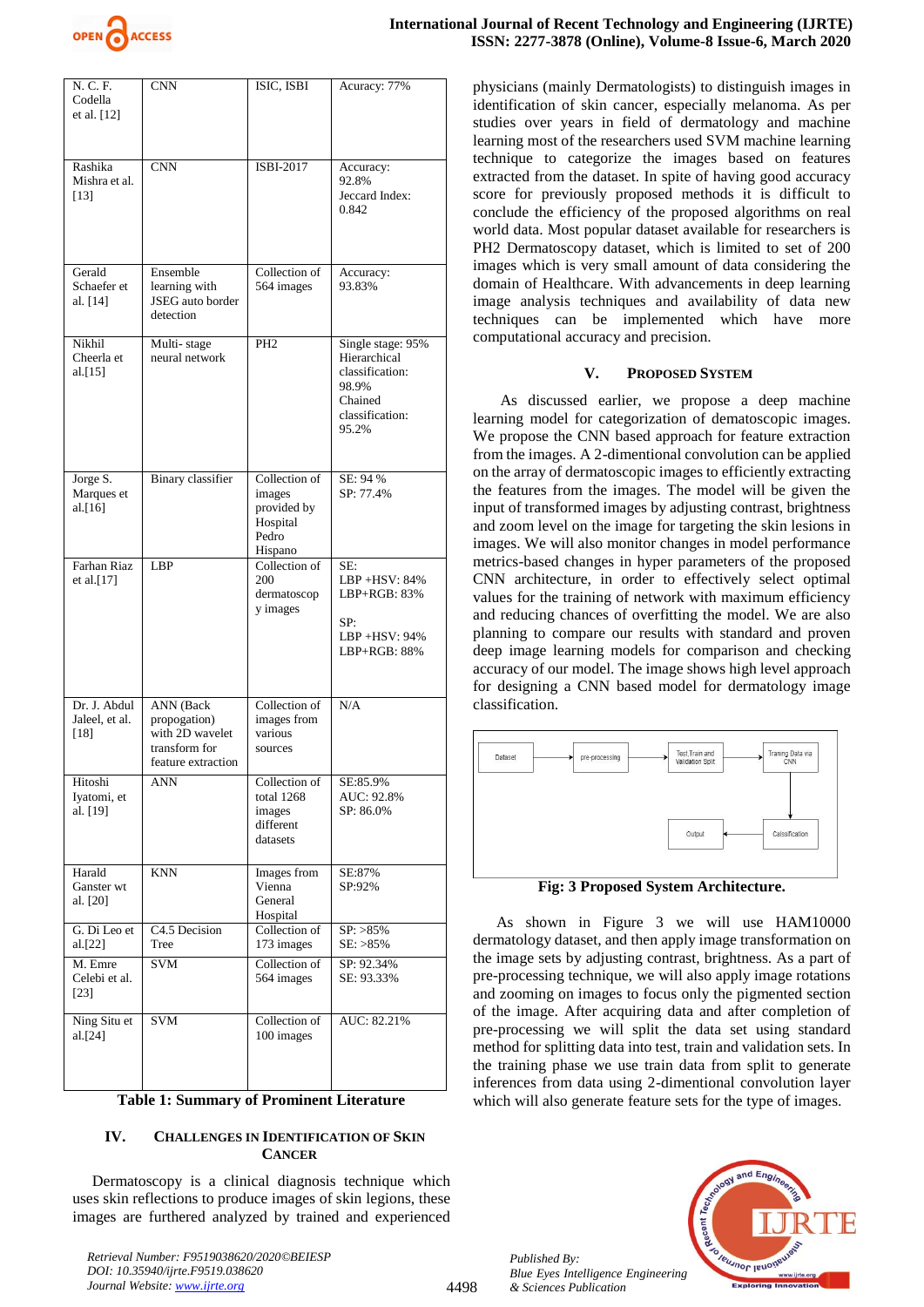After feature set extraction, inferences from the image data will be forwarded to the fully connected layer pf CNN which does classification of image from the trained model and inferences. The network will generate the output of image as the class of skin cancer it belongs to.

### **VI. RESULTS**

As described in proposed architecture we worked on building CNN (convolutional neural network) based deep learning models to classify these pigmented skin images. As part our analysis we worked on AlexNET [29] and ResNET [30] based models for classification of images. These models are trained on processed images after adjusting brightness, rotation and random zoom on images. Accuracy metrics for both models is shown below table.

**Table 2. Result Analysis**

| .         |        |          |  |  |
|-----------|--------|----------|--|--|
| Model     | Epochs | Accuracy |  |  |
| AlexNET   | 50     | 77.13%   |  |  |
| ResNET-18 |        | 82.57%   |  |  |

#### **VII. CONCLUSION**

 Melanoma skin cancer is one of the rarest and fatal type of cancer known today, if untreated at primary stage may result in death of patient. Skin lesion can be easily identified from its shape, size, colour and texture similar techniques can be applied in computer programs for identification of skin lesion types. Increasing risks of skin cancer is leading to increase in mortality rate due to unavailability of medical facilities and shortage of Dermatology specialist. Machine learning solution for identification of the skin cancer can help doctors to take necessary action in order to take care of patient's health. We have achieved over 82% accuracy in our experiment for classification of images using ResNET-18 [30] architecture.ResNET-18 based architecture improves overall accuracy in all classes of images in HAM1000 dataset. Deep learning is most promising solution which improves overall accuracy of classification and the system will complement the Doctor's decision.

#### **REFERENCES**

- 1. Suleiman Mustafa & Akio Kimura A SVM-based diagnosis of melanoma using only useful image features, 2018 International Workshop on Advanced Image Technology (IWAIT),7-9 Jan. 2018
- 2. Nazia Hameed , Antesar M. Shabut & M. A. Hossain Multi-Class Skin Diseases Classification Using Deep Convolutional Neural Network and Support Vector Machine.,IEEE 2018 12th International Conference on Software, Knowledge, Information Management & Applications (SKIMA),3-5 Dec. 2018
- 3. Soniya Mane & Swati Shinde A Method for Melanoma Skin Cancer Detection Using Dermoscopy Images, 2018 IEEE Fourth International Conference on Computing Communication Control and Automation (ICCUBEA),16-18 Aug. 2018
- 4. Zahra Waheed , Amna Waheed , Madeeha Zafar & Farhan Riaz An Efficient Machine Learning Approach for the Detection of Melanoma using Dermoscopic Images,IEEE 2017 International Conference on Communication, Computing and Digital Systems (C-CODE), 8-9 March 2017.
- 5. Prachya Bumrungkun , Kosin Chamnongthai & Wisarn Patchoo Detection of skin cancer using SVM and snake model, 2018 IEEE International Workshop on Advanced Image Technology (IWAIT), 7-9 Jan. 2018
- 6. Soumya R S, Neethu S, Niju T S, Renjini A, Aneesh R. P Advanced Earlier Melanoma Detection Algorithm Using Colour Correlogram, IEEE International Conference on Communication Systems and Networks pp. 190-194, 2016.
- 7. S. Jain, V. Jagtap, N. Pise Computer aided Melanoma skin cancer detection using Image Processing International Conference on Intelligent Computing, Communication & Convergence, Elsevier, pp.735-740, 2015
- 8. S. S. Mane, S. V. Shinde , Different Techniques For Skin Cancer Detection Using Dermoscopy Images, International Journal of Computer Sciences and Engineering, Vol. 5, Issue. 12, pp. 165-170,2017.
- 9. Lei Bi, Jinman Kim, Euijoon Ahn, Dagan Feng and Michael Fulham Automatic Melanoma Detection via Multi-scale Lesion-based representation and Joint Reverse Classification, 13th International Symposium on Biomedical Imaging (ISBI), April 2016.
- 10. Catarina Barata, M. Emre Celebi & Jorge S. Marques, Improving Dermoscopy Image Classification using Color Constancy, IEEE Journal of Biomedical and Health Informatics, May 2015.
- 11. Ze Ma and Shiqun Yin Deep Attention Network for Melanoma Detection Improved by Color Constancy, 2018 9th International Conference on Information Technology in Medicine and Education
- 12. N. C. F. Codella, Q.-B. Nguyen, S. Pankanti, D. A. Gutman, B. Helba, A. C. Halpern J. R. Smith, Deep learning ensembles for melanoma recognition in dermoscopy images, IBM J. RES. & DEV. VOL. 61 NO. 4/5 PAPER 5 JULY/SEPTEMBER 2017
- 13. Rashika Mishra & Ovidiu Daescu, Deep Learning for Skin Lesion Segmentation, 2017 IEEE International Conference on Bioinformatics and Biomedicine (BIBM)
- 14. Gerald Schaefer, Bartosz Krawczyk, M. Emre Celebi and Hitoshi Iyatomi Melanoma Classification using Dermoscopy Imaging and Ensemble Learning, 2013 Second IAPR Asian Conference on Pattern **Recognition**
- 15. Nikhil Cheerla, Debbie Frazier, Automatic Melanoma Detection Using Multi-Stage Neural Networks, International Journal of Innovative Research in Science,
- 16. Engineering and Technology Vol. 3, Issue 2, February 2014
- 17. Jorge S. Marques,Catarina Barata and Teresa Mendonca , On the Role of Texture and Color in the Classification of Dermoscopy Images , 34th Annual International Conference of the IEEE EMBS San Diego, California USA, 28 August - 1 September, 2012
- 18. Farhan Riaz, Ali Hassan, Muhammad Younis Javed and Miguel Tavares Coimbra , Detecting Melanoma in Dermoscopy Images Using Scale Adaptive Local Binary Patterns, 2014 36th Annual International Conference of the IEEE Engineering in Medicine and Biology Society.
- 19. Dr. J. Abdul Jaleel, Sibi Salim, Aswin.R.B , Artificial Neural Network Based Detection of Skin Cancer, International Journal of Advanced Research in Electrical, Electronics and Instrumentation Engineering Vol. 1, Issue 3, September 2012.
- 20. Hitoshi Iyatomi, Hiroshi Oka, M.Emre Celebi , Masahiro Hashimoto,
- 21. Masafumi Hagiwara , Masaru Tanaka, Koichi Ogawa An improved Internet-based melanoma screening system with dermatologist-like tumor area extraction algorithm, Computerized Medical Imaging and Graphics 32 (2008) pp .566–579
- 22. Harald Ganster, Axel Pinz, Reinhard Röhrer, Ernst Wildling, Michael Binder, and Harald Kittler , Automated Melanoma Recognition, IEEE TRANSACTIONS ON MEDICAL IMAGING, VOL. 20, NO. 3, MARCH 2001 pp 233- 238.
- 23. G. Di Leo, A. Paolillo, P. Sommella, G. Fabbrocini, O. Rescigno, A software tool for the diagnosis of melanomas, 2010 IEEE Instrumentation & Measurement Technology Conference (3-6 May 2010).
- 24. G. Di Leo, C. Liguori, A. Paolillo, P. Sommella, An improved procedure for the automatic detection of dermoscopic structures in digital ELM images of skin lesions, IEEE International Conference on Virtual Environments, Human-Computer Interfaces, and Measurement Systems Istambul, Turkey, 14-16 July 2008.
- 25. M. Emre Celebi, Hassan A. Kingravi , Bakhtiyar Uddin, Hitoshi Iyatomi ,
- 26. Y. Alp Aslandogan , William V. Stoecker , Randy H. Moss , A methodological approach to the classification of dermoscopy images, Computerized Medical Imaging and Graphics 31 (2007) 362–373.
- 27. Ning Situ, Xiaojing Yuan, Ji Chen and George Zouridakis, Malignant Melanoma Detection by Bag-of-Features Classification, 30th Annual International IEEE EMBS Conference Vancouver, British Columbia, Canada, August 20-24, 2008.
- 28. Tschandl, Philipp, 2018, "The HAM10000 dataset, a large collection of multi-source dermatoscopic images of common pigmented skin lesions", [https://doi.org/10.7910/DVN/DBW86T,](https://doi.org/10.7910/DVN/DBW86T) Harvard Dataverse, V1,



*Retrieval Number: F9519038620/2020©BEIESP DOI: 10.35940/ijrte.F9519.038620 Journal Website: www.ijrte.org*

4499

*Published By: Blue Eyes Intelligence Engineering & Sciences Publication*